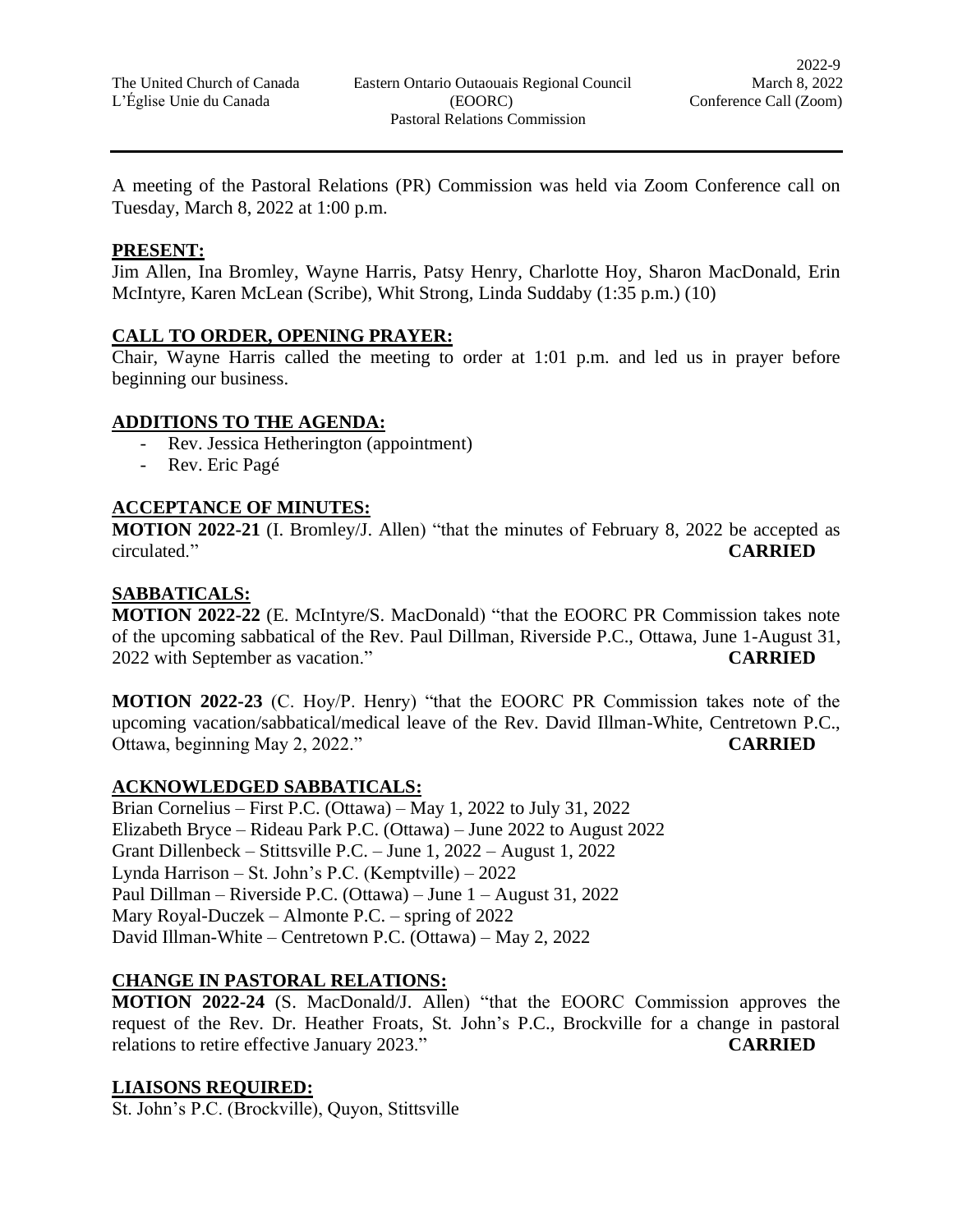#### **St. John's P.C., Brockville**

**MOTION 2022-25** (E. McIntyre/J. Allen) "that the EOORC PR Commission, names Linda Suddaby, EOORC member, as Liaison to the St. John's Pastoral Charge, Brockville effective March 8, 2022." **CARRIED**

[Abstaining: Linda Suddaby]

#### **Pastoral Charges without Supervisors:**

| Addison   | Clyde Forks-Tatlock (SM) | Lower Gatineau Valley |
|-----------|--------------------------|-----------------------|
| Templeton | Vernon                   |                       |

#### **Pastoral Charges without called/appointed Ministry Personnel:**

| Addison            | Ashton-Munster               | Aylmer-Eardley      |
|--------------------|------------------------------|---------------------|
| Aylwin             | Central Lanark               | Clyde Forks-Tatlock |
| Delta-Toledo       | Denbigh, Matawatchan, Schutt | Elgin-Portland      |
| Glasgow-Castleford | Golden Lake                  | Greenwood           |
| Kenmore            | Knox Edwards                 | Lanark-Balderson    |
| Lansdowne          | Lower Gatineau Valley        | Lyn: Christ Church  |
| Mallorytown        | Namur                        | Perth: St. Paul's   |
| Perth Road         | Pittston                     | Queenswood          |
| Richmond           | Salem: Locksley              | Shawville           |
| South Stormont     | Templeton                    |                     |

# **CALLS/(RE)-APPOINTMENTS**

## **Orleans P.C. – Rev. Eric Lukacs (OM)**

**MOTION 2022-26** (I. Bromley/E. McIntyre) "that the EOORC PR Commission approves the appointment of the Rev. Eric Lukacs (OM) to the Orleans Pastoral Charge as short-term supply, 12 hours per week with a total annual remuneration of twenty-one thousand thirty-three dollars and forty cents (\$21,033.40), from February 14, 2022 to April 30, 2022." **CARRIED**

### **Pakenham P.C. – Rev. Neil Wallace (OM-R)**

**MOTION 2022-27** (E. McIntyre/P. Henry) "that the EOORC PR Commission approves the appointment of the Rev. Neil Wallace (OM-R) to the Pakenham Pastoral Charge as short-term supply, 20 hours per week with a total annual remuneration of thirty-three thousand nine hundred sixty-six dollars and fifty cents (\$33,966.50), from March 20, 2022 to December 31, 2022."

**CARRIED**

# **Morrisburg: Lakeshore P.C. – Rev. Janet Evans (OM)**

**MOTION 2022-28** (S. MacDonald/E. McIntyre) "that the EOORC PR Commission approves the re-appointment of the Rev. Janet Evans (OM) to the Morrisburg: Lakeshore Pastoral Charge as Congregational Minister, 20 hours per week with a total annual remuneration of twenty-five thousand five hundred five dollars (\$25,505.00), from July 1, 2022 to June 30, 2023."

# **CARRIED**

### **Riverside P.C. – Rev. Jessica Hetherington (OM)**

**MOTION 2022-29** (J. Allen/C. Hoy) "that the EOORC PR Commission approves the appointment of the Rev. Jessica Hetherington (OM) to the Riverside Pastoral Charge as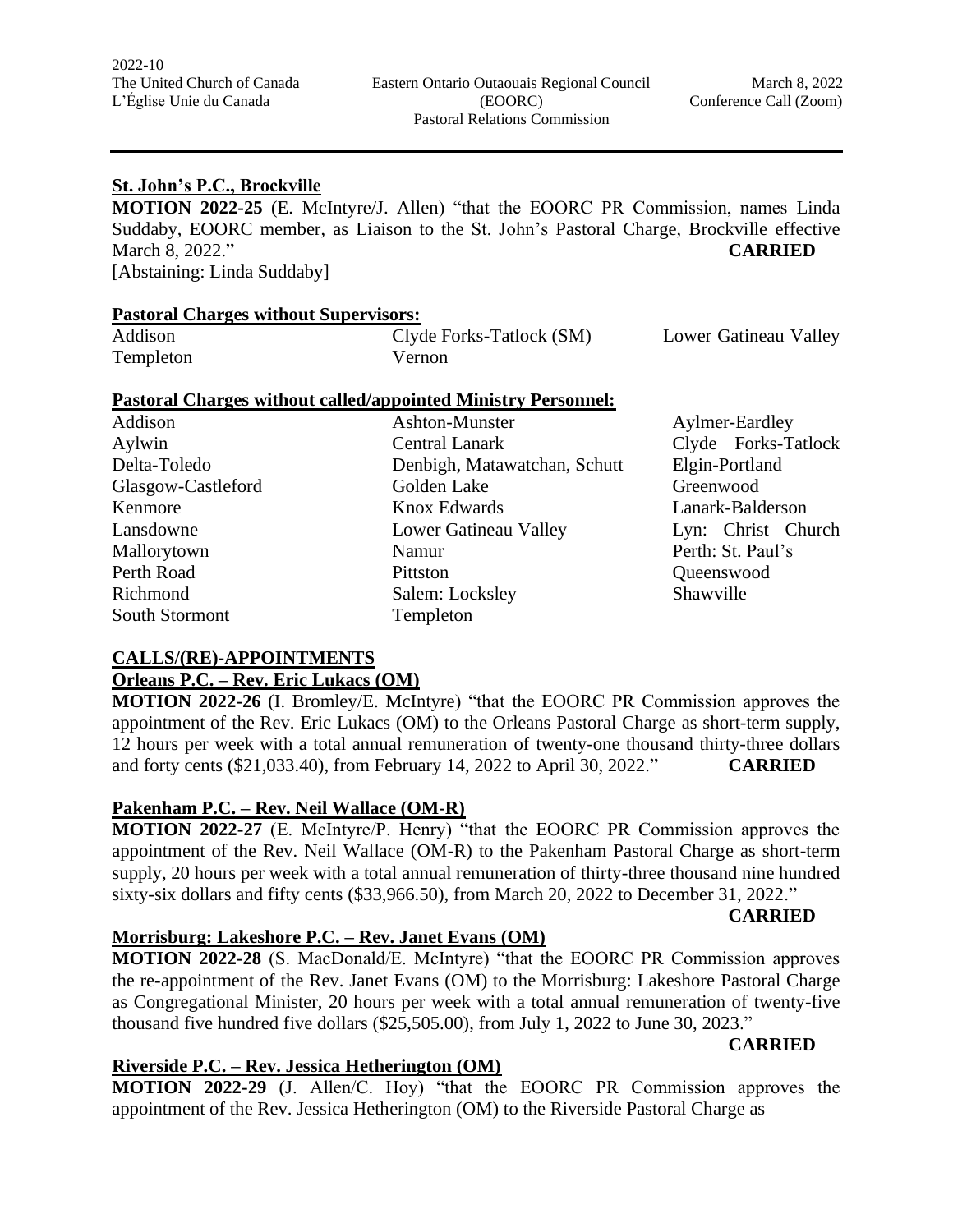Congregational Minister/short-term supply, 16 hours per week with a total annual remuneration of twenty-five thousand three hundred thirty-one dollars and eighty cents (\$25,331.80), from June 1, 2022 to September 30, 2022." **CARRIED**

# **Williamstown P.C. – Rev. Eric Pagé (OM)**

**MOTION 2022-30** (P. Henry/C. Hoy) "that the EOORC PR Commission approves the call of the Rev. Eric Pagé (OM) to the Williamstown Pastoral Charge, 40 hours per week with a total annual remuneration of forty-five thousand seven hundred seventy-three dollars (\$45,773.00), effective April 1, 2022, with the use of the manse." **CARRIED**

### **FOLLOW-UPS FROM LIAISONS AND PCSs: Lanark-Balderson and Central Lanark P.C.s**

Wayne reported that both pastoral charges met March 1st to discuss the possibility of sharing a minister. They had good discussion and agreed on a basic plan. They are now in the process of meeting with their respective Council/Board and congregations and will proceed from there.

# **OTHER BUSINESS:**

# **1) Augusta P.C.**

The Rev. Kathy Petrie is officially on administrative leave effective this past Friday, March 4<sup>th</sup>. Whit will work with the congregation regarding pastoral care, Sunday supply, etc. but they will need a Pastoral Charge Supervisor (PCS) immediately.

**MOTION 2022-31** (E. McIntyre/C. Hoy) "that the EOORC PR Commission, in the absence of called/appointed ministry personnel, names Linda Suddaby, EOORC member, as Pastoral Charge Supervisor to Augusta P.C. effective immediately." **CARRIED**

# **2) Perth: St. Paul's P.C.**

Wayne reported there were still two vacancies on the Church Council after the Annual Congregational Meeting on Feb.  $27<sup>th</sup>$  – Chair and Treasurer. A special meeting will be held on March  $16<sup>th</sup>$  to attempt to fill the positions. If they remain vacant, the PR Commission will have to may be asked to decide whether or not to allow them to keep their Profile active on ChurchHub.

# **3) Church Closures**

Whit reported Apple Hill has sent a notice to the Executive indicating its desire to close and disband by June 30, 2022.

# **4) Sacrament Elder – Central Lanark P.C.**

Central Lanark has spoken with Wayne about a Sacrament Elder for their pastoral charge. When Whit receives a written request, he will bring it to the Commission for approval to move forward with training. (Note: Sacrament Elders are only permitted in pastoral charges do not have an appointed/called minister.)